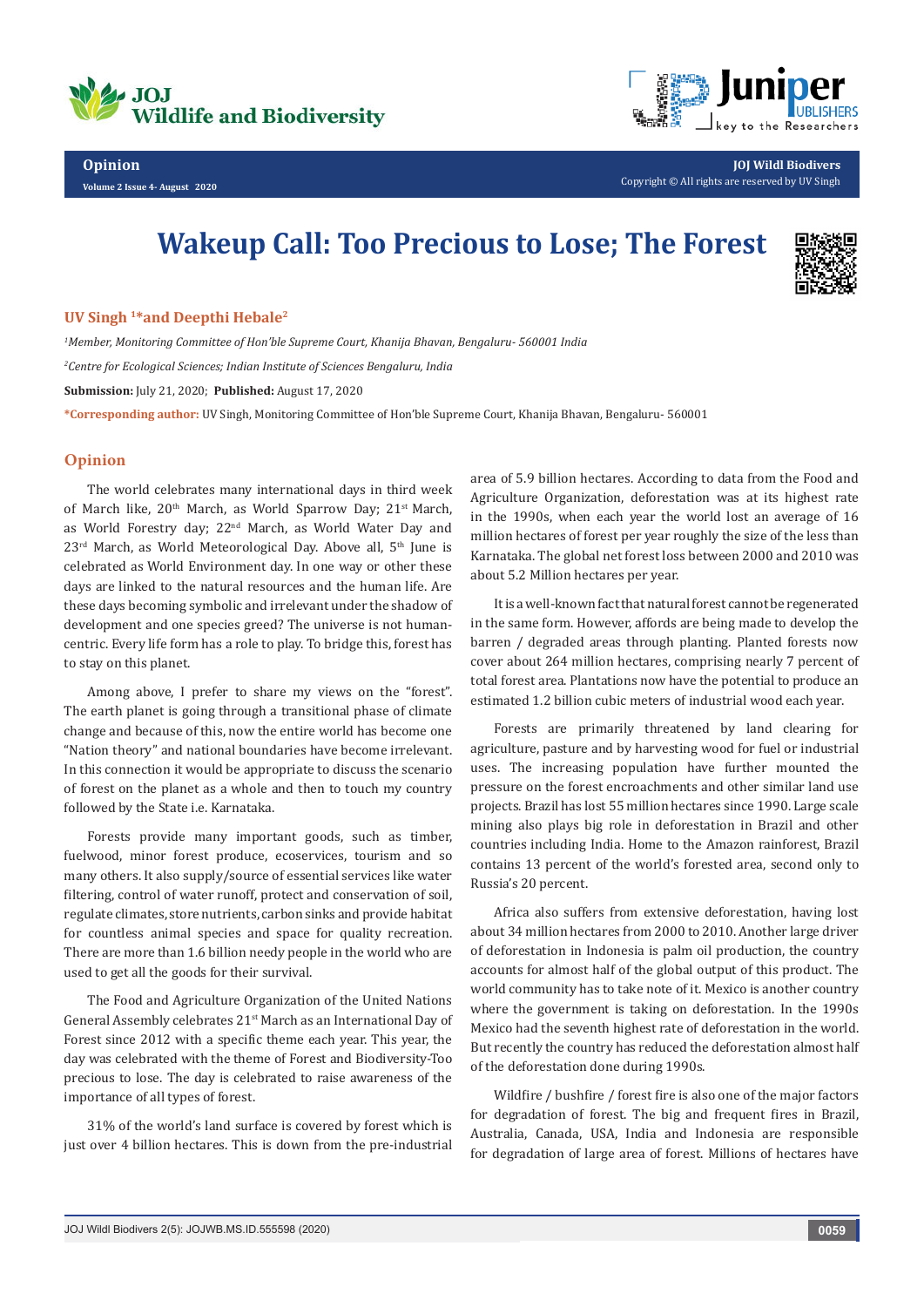been lost due to fire every year. The forest fire is a major factor for climate change due to large production of  $\mathsf{CO}_2$  and other greenhouse gases. It also generates heat and result in temperature increase which have direct impact on the melting of glaciers and also the ice in Antarctica/Arctica. Canada's forest has been greatly affected with forest fire, in conjunction with insect outbreaks. These disturbances released large amounts of carbon to the atmosphere, possibly transforming Canada's boreal forests from a carbon sink, to a carbon source. Canada's 310 million hectares of forest-the third most of any country will have large implications for future climate change.

The countries like USA, China, Australia, and India have made a substantial contribution for raising plantation on the earth. But this contribution has not copped with the deforestation going on the planet. Russia is the Country having the largest forest cover which is about 45.40% of its land. While Qatar, San Marino, Green lands have no forest. The Amazon is the largest rain forest covers approximately 2.2 Million square miles. About 10% of the world species of plants and animals are found in this forest. This is also most important rain forest for climate stabilization and does have effect on Monsoon in India and other countries.

We can contribute in protection of forest by reducing consumption of paper and wood products, use of recycling paper, reclaiming wood, legally sourcing wood from sustainable plantations, finding substitutes for firewood and stabilizing population by accelerating the shift to smaller families. Farm forestry/ social forestry may play a major role in checking the forest depletion. This is how this present generation can help to protect forests for future generations. Regarding India, according to the 2019 report of Forest Survey of India, the total forest cover of the country is 71.23 lakhs ha (21.67 percent of India's total geographical area). Regarding to State of Karnataka, the seventh largest State of the country, with a geographical area of 191.79 lakhs ha accounts for 5.83% of the geographical area of the country. Out of this, forest area is 43.38 lakhs ha (22%). The major part of the forest falls in Western Ghats.

Out of total forest area, wildlife protected area is about 10.89 lakhs ha. (25.11%). The forest of the Western Ghats is one of the mega Biodiversity hotspots of the 35 biodiversity mega hotspots of the world. The forest in Karnataka makes the heart of the Western Ghats. It is also a part of Nilgiris biosphere. The State can be divided into two distinct physiographic regions viz the 'Malanda' or hilly region comprising Western Ghats and 'Maidan' or plains comprising the inland plateau of varying heights. The Western Ghats, which has an exceptionally high level of biological diversity and endemism, covers about 60% of forest area of the State. East flowing rivers in Karnataka mainly Cauvery & Krishna along with its tributaries drain into Bay of Bengal and west flowing rivers mainly Sharavathi, Kali and Netravati drain into Arabian Sea.

The Karnataka state comprises of five National Parks, 33 Wildlife Sanctuaries, 15 Conservation Reserves and one Community Reserve constitute the Protected Area network of the State covering 5.33% of its geographical area. Karnataka supports about 10% of total tiger population and 25% of elephant population of the country.

 The forest shall be considered as one of the main sources for ecosystem services wherein people get benefits from ecosystems. Healthy forest ecosystems are ecological life-support systems. Forests provide a full suite of goods and services that are vital to human health and livelihood.

The ecosystem services may be

a. provisional service to provide food, water, fuel, fibre, and other goods

b. Regulating Services such as climate, water, and disease regulation as well as pollination

c. Supporting Services such as soil formation, nutrient cycling

d. Cultural Services such as educational, aesthetic, and cultural heritage values as well as recreation and tourism. The value of these services shall be quantified and may be taken as part of Gross Domestic Product.

Many of these goods and services are traditionally viewed as free benefits to society, or "public goods" like, wildlife habitat and biodiversity, watershed services, carbon storage, and scenic landscapes. These natural assets are traditionally absent from society's balance sheet; their critical contributions are often overlooked in public, corporate, and individual decision-making. To conserve and protect the forest and wildlife, there are various Laws to regulate by the Government machinery. Due to shortage of manpower, political intervention and inadequate infrastructure and increasing population, it is not possible to cope-up with various threats to forests. Explosion in human population made the forest non sustainable. The effect is more in developing countries like India. Hence, there is immediate need to control the human population growth to save the forest and Earth planet as a hole.

Mr. John Vidal an environment editor has very recently observed that distraction of habitat and loss of biodiversity are creating the perfect conditions for diseases like Ebola, HIV, Bird flu, Nipah, Zika and COVID-19. All these pathogens are serious reasons to death of human population and others. I will conclude my views on forest stating that Indian Constitution mandates to every citizen under article 51 A (g) the duties to protect and improve the natural environment including forests, lakes, rivers and wildlife, and to have compassion for living creatures. We should respect and adopt these duties in our life to protect the Earth planet.